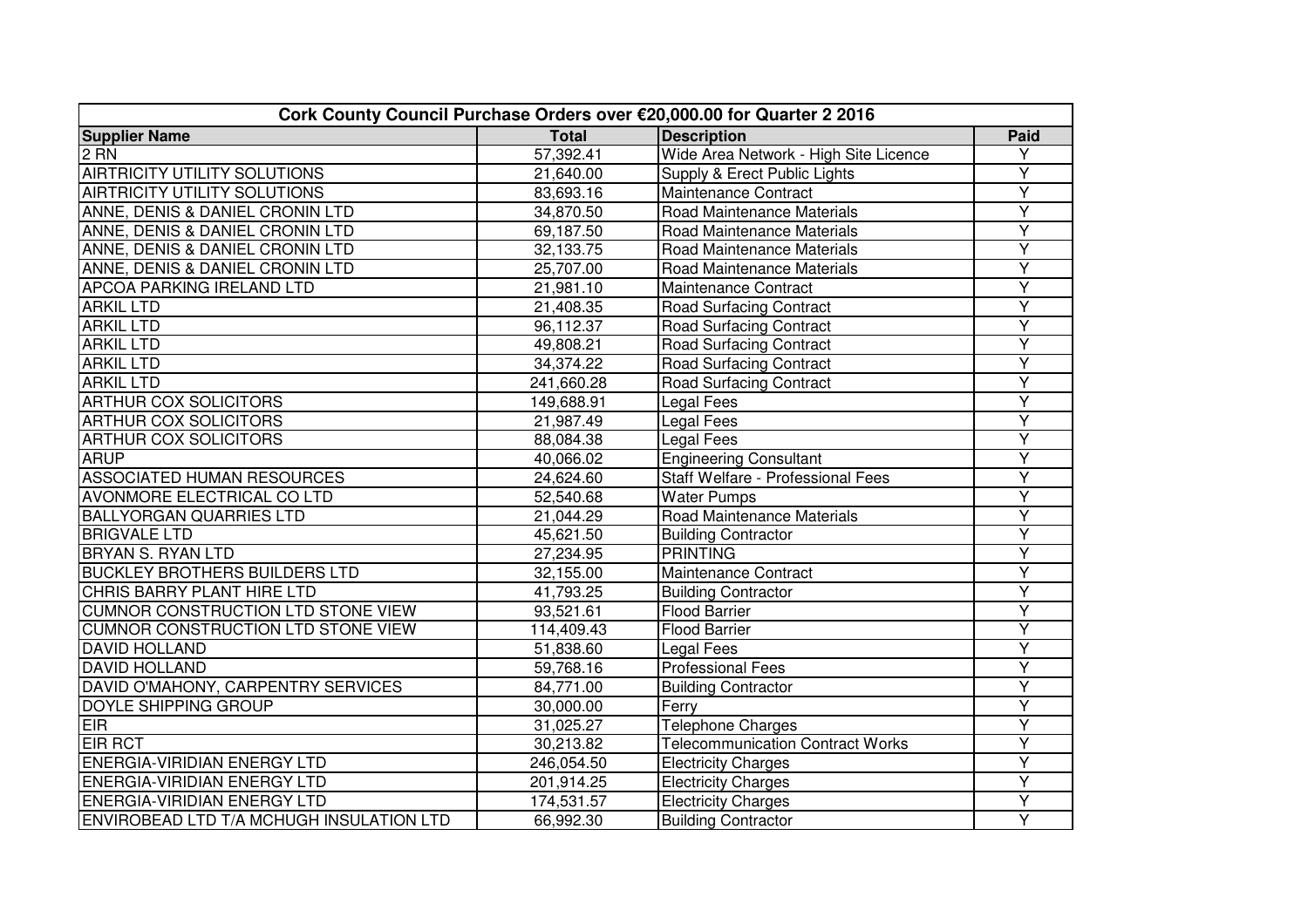| ENVIROBEAD LTD T/A MCHUGH INSULATION LTD    | 52,494.10                | <b>Insulation Contractor</b>      | Y                       |
|---------------------------------------------|--------------------------|-----------------------------------|-------------------------|
| ENVIROBEAD LTD T/A MCHUGH INSULATION LTD    | 75,854.90                | <b>Insulation Contractor</b>      | Y                       |
| ENVIROBEAD LTD T/A MCHUGH INSULATION LTD    | 51,072.20                | <b>Insulation Contractor</b>      | Y                       |
| ENVIROBEAD LTD T/A MCHUGH INSULATION LTD    | 36,434.80                | <b>Insulation Contractor</b>      | Y                       |
| ENVIROBEAD LTD T/A MCHUGH INSULATION LTD    | 93,395.80                | <b>Insulation Contractor</b>      | Ÿ                       |
| ENVIRONMENTAL ENGINEERING CONSULTANCY       | 20,000.00                | <b>Arbitration Fees</b>           | Y                       |
| <b>EXIGENT NETWORKS</b>                     | 28,234.39                | It Equipment- Less than € 10000   | Y                       |
| <b>EXIGENT NETWORKS</b>                     | 22,140.00                | General Consultancy/Inspections   | Y                       |
| FINNFORT DEVELOPMENTS LTD T/A               | 37,450.00                | <b>Building Contractor</b>        | Y                       |
| <b>FITZCON LTD</b>                          | 27,040.00                | Maintenance Contract              | Y                       |
| <b>FITZCON LTD</b>                          | 23,530.00                | Maintenance Contract              | $\overline{Y}$          |
| <b>GAMMALTD</b>                             | 39,851.99                | Networking Licence                | Ÿ                       |
| <b>GLOUNTHAUNE PROPERTIES LTD</b>           | 57,185.80                | <b>Building Contractor</b>        | Ÿ                       |
| <b>GLOUNTHAUNE PROPERTIES LTD</b>           | 31,082.00                | <b>Building Contractor</b>        | Y                       |
| <b>GLOUNTHAUNE PROPERTIES LTD</b>           | 20,784.75                | Maintenance Contract              | Ÿ                       |
| <b>GLOUNTHAUNE PROPERTIES LTD</b>           | 49,004.84                | <b>Building Contractor</b>        | Y                       |
| <b>GLOUNTHAUNE PROPERTIES LTD</b>           | 21,116.00                | <b>Building Contractor</b>        | Y                       |
| <b>GREENSTAR</b>                            | 27,622.00                | <b>Bulky Waste Disposal</b>       | Υ                       |
| <b>GREENSTAR</b>                            | 3,715.20                 | Domestic Waste Disposal           | Y                       |
| GREENSTAR                                   | 32,258.80                | <b>Bulky Waste Disposal</b>       | Y                       |
| <b>GREENSTAR</b>                            | 5,440.80                 | Domestic Waste Disposal           | Ÿ                       |
| <b>GREENSTAR</b>                            | 18,905.60                | <b>Bulky Waste Disposal</b>       | $\overline{\mathsf{Y}}$ |
| <b>GREENSTAR</b>                            | 1,104.00                 | Domestic Waste Disposal           | Y                       |
| <b>GREENSTAR</b>                            | 29,814.40                | <b>Bulky Waste Disposal</b>       | $\overline{\mathsf{Y}}$ |
| <b>GREENSTAR</b>                            | 3,448.80                 | Domestic Waste Disposal           | $\overline{Y}$          |
| <b>INTERLEAF TECHNOLOGY</b>                 | 35,125.36                | <b>Library Computer Equipment</b> | Y                       |
| <b>IRISH PUBLIC BODIES MUTUAL INSURANCE</b> | 61,425.00                | Insurances                        | Y                       |
| IRISH PUBLIC BODIES MUTUAL INSURANCE        | 108,780.00               | Insurances                        | Υ                       |
| <b>JFC MANUFACTURING CO. LTD.</b>           | 21,948.12                | <b>Pipe Materials</b>             | Ÿ                       |
| <b>JIMMY BARRY MOTARS</b>                   | 25,500.01                | Purchase Of Vehicles Fs           | Y                       |
| <b>KILSARAN CONCRETE</b>                    | 33,746.28                | Road Maintenance Materials        | Y                       |
| <b>LAGAN ASPHALT LTD</b>                    | 41,312.58                | <b>Capital Works Contract</b>     | $\overline{\mathsf{Y}}$ |
| <b>LAGAN ASPHALT LTD</b>                    | $\overline{25}$ , 710.00 | Groundworks Contractor            | $\overline{Y}$          |
| <b>LAGAN ASPHALT LTD</b>                    | 67,661.00                | Road Maintenance Materials        | Y                       |
| <b>LAGAN ASPHALT LTD</b>                    | 86,344.00                | Road Maintenance Materials        | Ÿ                       |
| <b>LAGAN ASPHALT LTD</b>                    | 26,432.00                | Road Maintenance Materials        | Y                       |
| <b>LEMAC LTD</b>                            | 20,371.90                | <b>Capital Works Contract</b>     | Υ                       |
| <b>LEMAC LTD</b>                            | 28,007.00                | <b>Capital Works Contract</b>     | Y                       |
| LINEHAN CIVIL ENGINEERING LTD               | 21,960.67                | <b>Trade Service Gb</b>           | Y                       |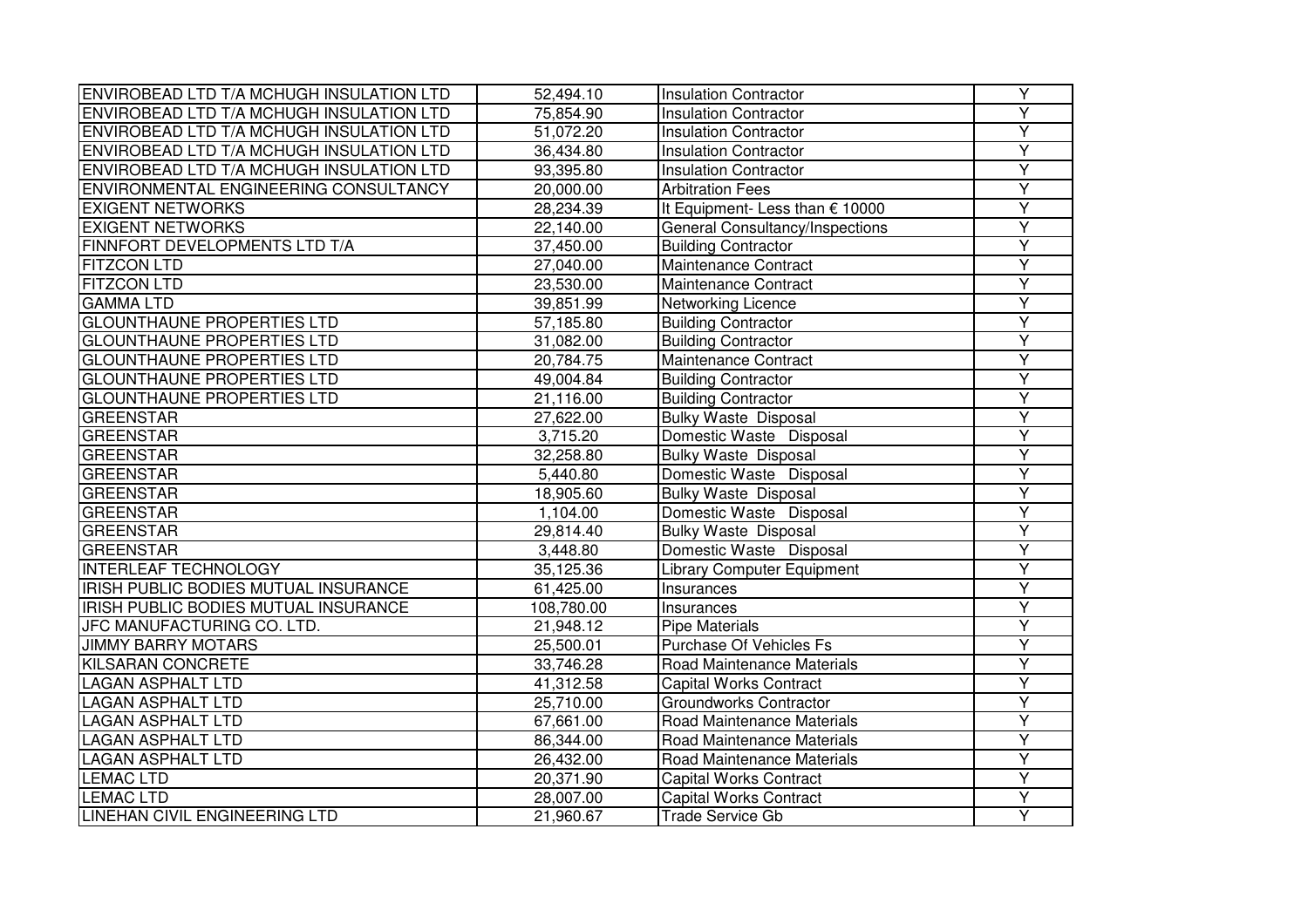| MARTIN O'CALLAGHAN LTD, KILMONEY - RCT  | 43,280.00  | <b>Capital Works Contract</b>            | Y                       |
|-----------------------------------------|------------|------------------------------------------|-------------------------|
| MARTIN O'CALLAGHAN LTD, KILMONEY        | 36,142.50  | <b>Capital Works Contract</b>            | Y                       |
| MARTIN O'CALLAGHAN LTD, KILMONEY        | 79,629.50  | <b>Fencing Contractor</b>                | $\overline{Y}$          |
| <b>MARTIN O'CALLAGHAN LTD, KILMONEY</b> | 390.00     | <b>Materials</b>                         | Ÿ                       |
| MARTIN O'CALLAGHAN LTD, KILMONEY        | 877.50     | <b>Tanalised Fence Post</b>              | Y                       |
| MARTIN O'CALLAGHAN LTD, KILMONEY        | 24,719.00  | <b>Trade Service Gb</b>                  | Y                       |
| <b>MCMAHON UNDERGROUND SERVICES</b>     | 37,000.00  | <b>Building Contractor</b>               | Y                       |
| <b>MICHAEL ENRIGHT &amp; COMPANY</b>    | 60,356.15  | Legal Fees                               | Y                       |
| MMD CONSTRUCTION CORK LTD               | 94,149.68  | <b>Capital Works Contract</b>            | Y                       |
| MMD CONSTRUCTION CORK LTD               | 87,822.93  | <b>Capital Works Contract</b>            | Y                       |
| MUNSTER PAVING LTD                      | 30,250.00  | <b>Trade Service Gb</b>                  | $\overline{Y}$          |
| MURRAY BROS TARMACADAM LTD.             | 29,308.21  | Road Maintenance Materials               | Ÿ                       |
| PADRAIG MURPHY CONS ENG                 | 30,000.00  | <b>Engineering Consultant</b>            | $\overline{\mathsf{Y}}$ |
| PAT O'DONOVAN CONTRACTORS LTD           | 36,222.76  | <b>Trade Service Gb</b>                  | Y                       |
| PAT O'DRISCOLL CIVIL ENG LTD            | 36,290.70  | Footpath contract works                  | Y                       |
| <b>PITNEY BOWES - PURCHASE POWER</b>    | 114,000.00 | <b>Leasing Franking Machine</b>          | $\overline{Y}$          |
| PRICEWATERHOUSE COOPER T/A PWC          | 72,570.00  | General Consultancy/Inspections          | Y                       |
| PRIORITY GEOTECHNICAL LTD               | 30,914.85  | <b>Specialist Environmental Services</b> | Y                       |
| ROAD MAINTENANCE SERV LTD               | 30,600.00  | <b>Trade Service Gb</b>                  | Y                       |
| ROAD MAINTENANCE SERV LTD               | 32,351.68  | Road Maintenance Materials               | Y                       |
| ROAD MAINTENANCE SERV LTD               | 22,632.05  | Road Maintenance Materials               | Ÿ                       |
| ROAD MAINTENANCE SERV LTD               | 23,799.30  | Road Maintenance Materials               | Y                       |
| ROAD MAINTENANCE SERV LTD               | 60,989.90  | Road Maintenance Materials               | $\overline{\mathsf{Y}}$ |
| ROAD MAINTENANCE SERV LTD               | 35,400.00  | <b>Trade Service Gb</b>                  | Y                       |
| ROADSTONE LTD                           | 579.87     | Road Maintenance Materials               | Y                       |
| <b>ROADSTONE LTD</b>                    | 26,214.38  | Road Maintenance Materials               | $\overline{Y}$          |
| <b>ROADSTONE LTD</b>                    | 20,440.71  | Road Maintenance Materials               | Y                       |
| <b>ROADSTONE LTD</b>                    | 24,046.50  | Road Maintenance Materials               | Y                       |
| <b>ROADSTONE LTD</b>                    | 28,944.98  | Road Maintenance Materials               | Υ                       |
| ROADSTONE LTD                           | 24,855.36  | Road Maintenance Materials               | Y                       |
| ROADSTONE LTD                           | 27,509.93  | Road Maintenance Materials               | $\overline{Y}$          |
| <b>ROADSTONE LTD</b>                    | 21,000.36  | Road Maintenance Materials               | Ÿ                       |
| SPATIAL PLANNING SOLUTIONS LTD          | 20,000.00  | <b>Arbitration Fees</b>                  | Y                       |
| SUMMERHILL CONSTRUCTION CO. LTD.        | 74,666.88  | Roofing                                  | $\overline{Y}$          |
| <b>TAC COAT SERVICES LTD</b>            | 22,900.00  | Road Repairs                             | $\overline{\mathsf{Y}}$ |
| <b>TAC COAT SERVICES LTD</b>            | 89,841.39  | Maintenance Contract                     | $\overline{Y}$          |
| <b>WEST CORK BOILERS - RCT</b>          | 25,341.34  | <b>Boiler Maintenance Contractor</b>     | $\overline{Y}$          |
| <b>WEST CORK BOILERS - RCT</b>          | 24,648.21  | <b>Boiler Maintenance Contractor</b>     | Y                       |
| <b>WEST CORK BOILERS - RCT</b>          | 29,445.10  | <b>Boiler Maintenance Contractor</b>     | Y                       |